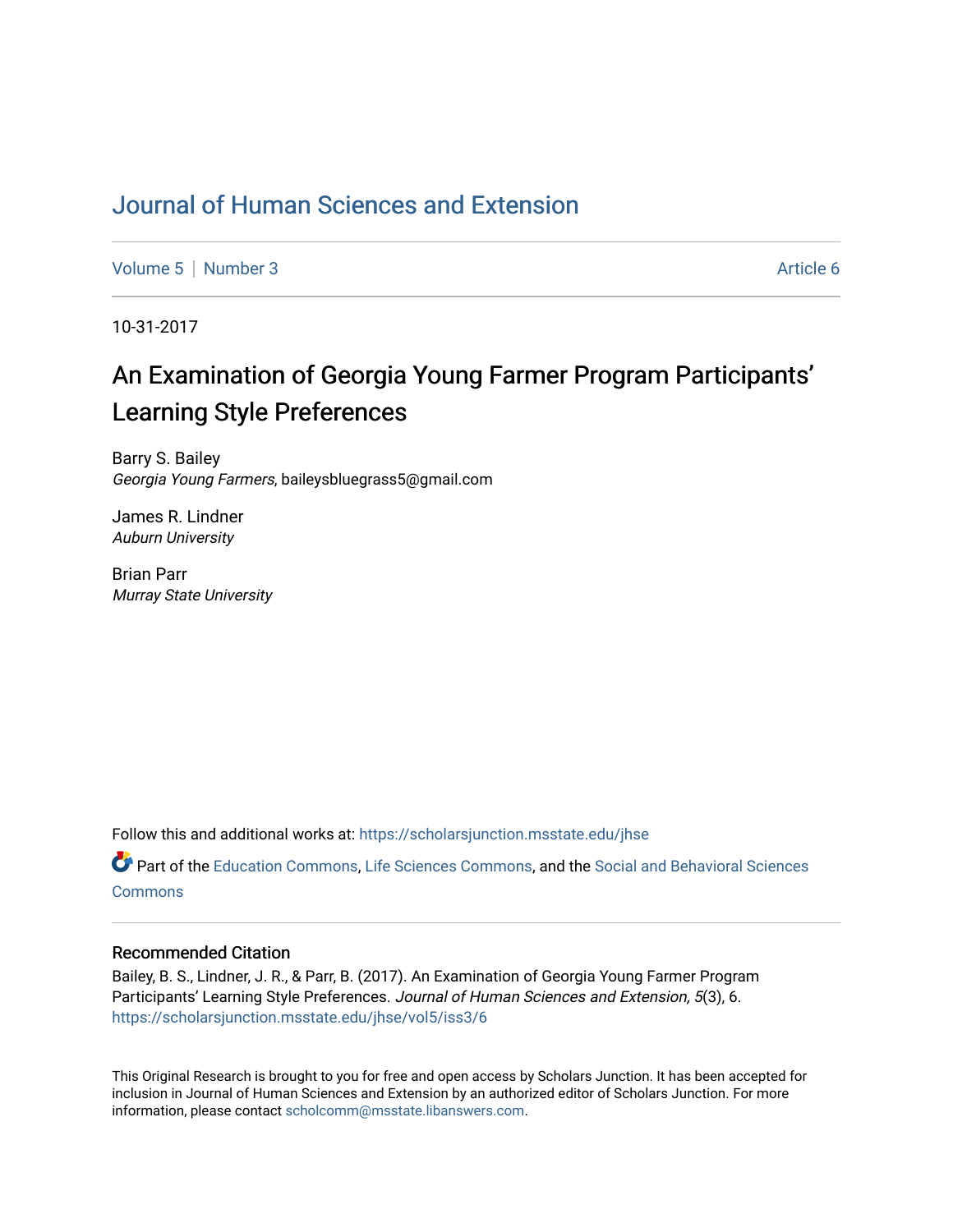# **An Examination of Georgia Young Farmer Program Participants' Learning Style Preferences**

### **Barry S. Bailey**

*Georgia Young Farmers*

## **James R. Lindner**

*Auburn University*

### **Brian Parr**

*Murray State University*

*This study was designed to describe Georgia Young Farmer Program participants' learning style preferences. Using survey research methods, a questionnaire was designed to collect data related to the purpose of the study. The population for this study included active members in the program. Study findings showed that participants had a preference for kinesthetic learning over visual and auditory learning. While participants indicated a preference for kinesthetic learning, all three learning styles were deemed effective. Preferences for learning styles and perception of effectiveness did not differ by personal characteristics. Recommendations include taking learning style preferences into account when designing and delivering programming, training for teachers, and continuing to assess learners' preferences.*

*Keywords*: Adult farmer, FFA, learning styles, vocational education, young farmer programs

## **Introduction**

The Smith-Hughes National Vocational Education Act of 1917 included federal involvement for the first time in secondary vocational education. The Act also incorporated an adult component as part of the secondary agricultural education program for training those working or preparing for work on the farm beyond the age of fourteen (*Smith-Hughes Act of 1917*). Weller and Richwine (2013) noted that with respect to vocational education, public schools had a responsibility to provide adult programs and such adult vocational programs should be tailored to meet individual needs with respect to agricultural education beyond high school. They further noted that adult farmer programs, such as young farmer programs, can be a catalyst for meeting the diverse needs of the agriculture industry (Weller & Richwine, 2013).

Direct correspondence to Barry S. Bailey at baileysbluegrass5@gmail.com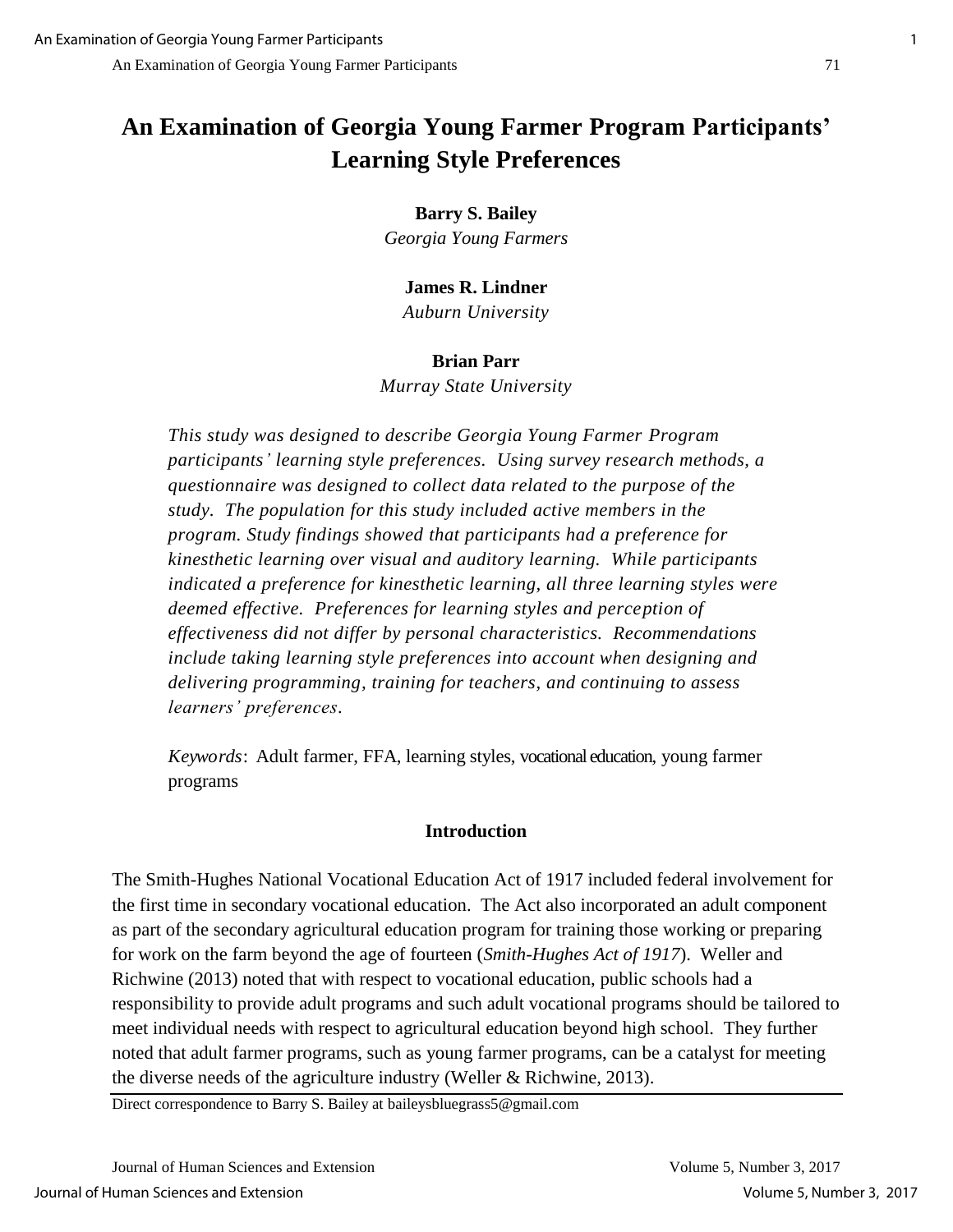Changes surrounding the agricultural industry and production make preparation for organized programs, such as young farmer programs, and the methods used to deliver information directly responsible for the success of such programs. Carpentier and Iverson (1996) noted a need to acquire information for program planning and wrote

since the typical member is known to have certain characteristics, the NYFEA [National Young Farmer Education Association] should examine the curricular needs for both family and agricultural education delivery systems and farm business development. Finally, these data should be used to evaluate current programs and to aid in planning new programs for the NYFEA, in order to better serve the membership. (p. 46)

Effective planning is an essential element to a system of education for adults that will provide them with an experience to help them achieve prosperity in their business.

Boone, Gartin, Wright, Lawrence, and Odell (2002) indicated that since agriculture teachers primarily teach high school age students, helping these teachers to better develop and teach educational programs for adults is merited. They noted that post-secondary agricultural education programs tasked with preparing students primarily for teaching in a high school classroom should also consider providing educational training in the principles of andragogy or principles of teaching adults. Such preparation is necessary in developing and delivering effective educational programs for adults since methods appropriate for instruction of youth may be different.

Birkenholz and Maricle (1991) highlighted the importance of adult education as a component of agricultural education and noted that young farmer programs are an important part of adult education. Carpentier and Iverson (1997) also articulated the importance of adult education as a component of agricultural education and noted the value of young farmer programs in reaching this particular audience. Martin (1987) wrote that the integration of adult education programs with youth programs varied but noted the importance of such programs. According to Birkenholz and Maricle (1991), "Clearly, there is significant variability among the states with regard to the level, source, and recipients of funding support for adult education in agriculture. There was widespread agreement that every agricultural education program should have an adult component" (p. 24). Boone et al. (2002) noted post-secondary agricultural programs have been instrumental in understanding adult learner needs and developing appropriate delivery strategies needed to appropriately educate adult learners. For example, Trede and Whitaker (2000) found that young farmers had a preference for learning through practical and experiential methods.

Franz, Piercy, Donaldson, Westbrook, and Richard (2010) reported farmers' preferred learning styles were aligned with hands-on approaches. As described subsequently, Dunn and Dunn (1978) referred to this as a kinesthetic learning preference. Franz et al. (2010) also reported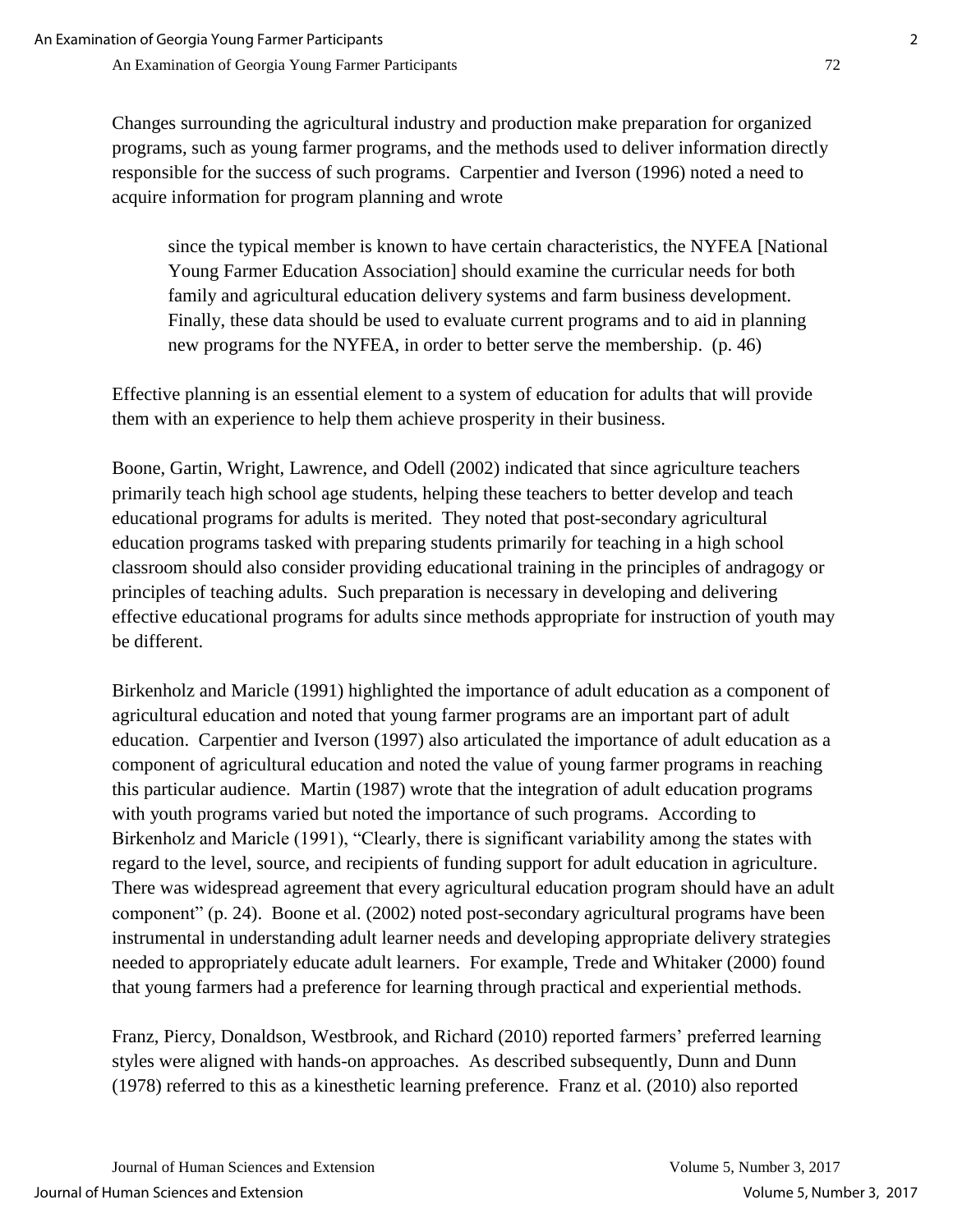farmer preferences were not aligned with Extension agents' perceptions of how farmers learned. Thereby, this highlights a mismatch between instructors' teaching preferences and farmers' learning preferences. The authors concluded that to better meet the educational needs of farmers, agricultural educators must take into account the learning styles of farmers in the design and conduct of educational programs. Rollins and Yoder (1993) noted that knowing Extension agents' learning style preference can lead to improvements in the instructional design process.

## **Theoretical Framework**

The theoretical framework for this study was based on Dunn and Dunn's (1978) learning styles model and Knowles' (1980) theory of andragogy. Dunn and Dunn (1978) suggested that there are three basic learning styles: kinesthetic, visual, and auditory. A preference for kinesthetic style suggests learning occurs best when instruction uses direct experiences and hands-on activities. A preference for visual style suggests learning occurs best when instruction uses visual experiences such as showing an online video and reading online manuals. A preference for auditory style suggests learning occurs best when instruction uses experiences that rely on auditory senses such as teleconferencing or group discussion. Stitt-Gohdes (2001) noted that instructors tend to rely on their own learning preference when teaching, perhaps to the detriment of a student's learning preference. When teachers know and understand the learning styles of their students, they can better help those students learn more efficiently (Silver, Strong, & Perini, 1997). Claxton and Murrell (1987) found learning was improved when a teacher's delivery strategies matched a student's learning style preference.

Richardson and Mustian (1994) noted that Extension professionals should use and that clientele preferred a variety of delivery strategies for programming. In a study with Iowa beginning farmers, Trede and Whitaker (2000), noted a preference for experientially based instructional methods. In their research with beef producers, Strong, Harder, and Carter (2010) noted that experiential learning, such as field days, was preferred to less experientially based learning, such as lecture. However, there is a lack of current research on the preferred learning of adult farmer program participants (Boatright, 1993; Wells & Iverson, 2001). According to Davis (2006), "A better understanding of learning style preferences can help us to avoid developing and delivering our educational programs from the perspective of our preferred learning style alone" (p. 1).

Understanding how adults learn and helping adults take responsibility for their own learning are central to Knowles' (1980) theory of andragogy. Also central to the andragogical model is the need to accommodate individual learner differences and situational differences (Knowles, Holton, & Swanson, 2005). These authors state further that teachers should take into account an adult learners' learning style when developing instructional materials and teaching.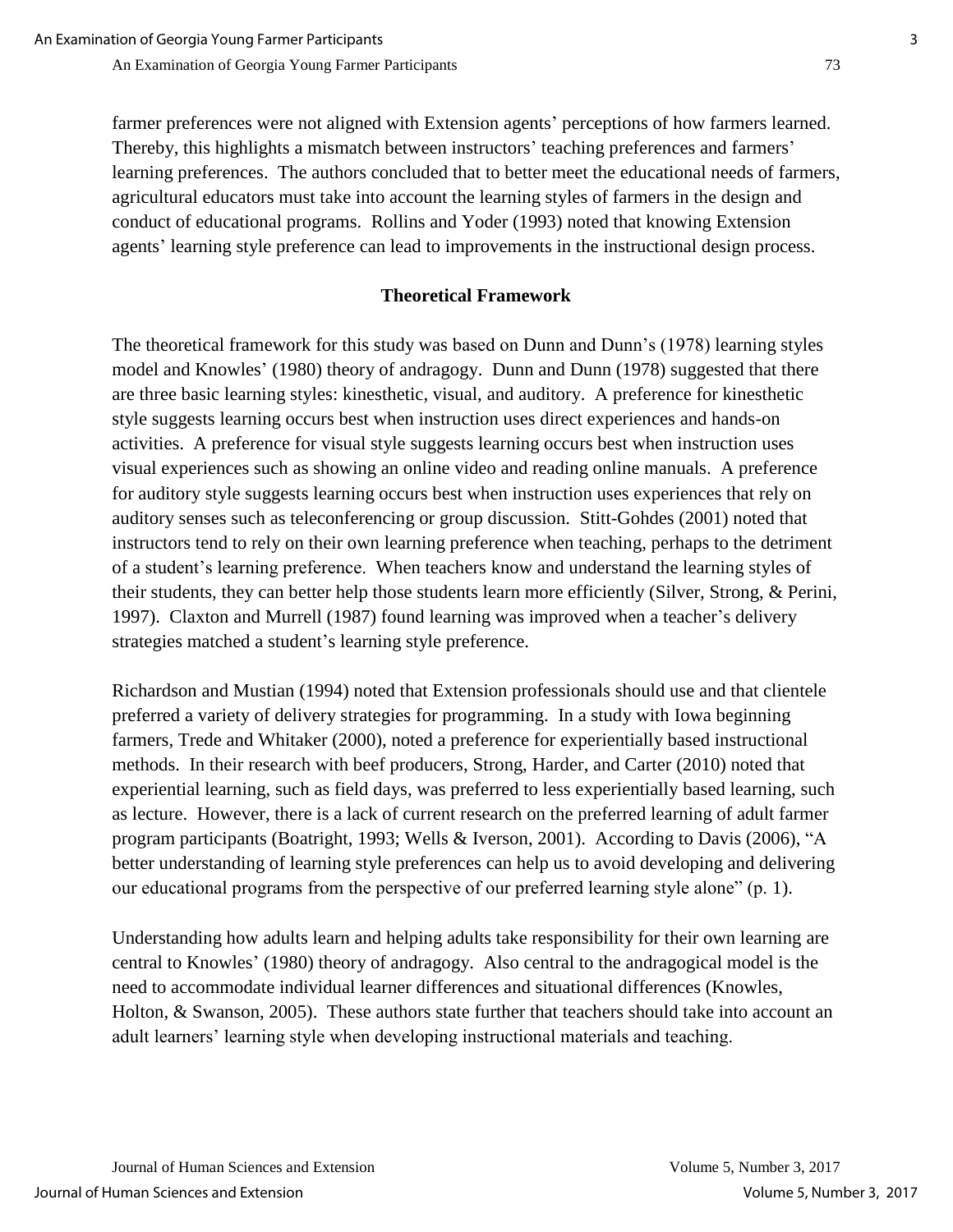#### **Georgia Young Farmers Program**

"The Georgia Young Farmer program (GYFP) is the adult education component of Georgia's Agricultural Education program" (Georgia Young Farmers, 2015). GYFP teachers typically teach one secondary agricultural education course in the morning and then dedicate the rest of their time to planning and implementing adult education programs. Therefore, all GYFP teachers are also middle or high school teachers and were, in most cases, secondary teachers of agriculture before becoming GYFP teachers. As such, their academic training was primarily based on pedagogical principles rather than andragogical principles discussed above. During summer months, GYFP teachers provide primarily adult programing and training. GYFP is the largest young farmer program in the country. Working with both youth and adults presents GYFP teachers with unique instructional challenges. Since the young farmer teacher or regular secondary agricultural teacher that teaches adults is expected to present and/or organize educational classes and activities for participants, it is important to determine the best teaching methods for presenting these programs to participating adults.

#### **Purpose**

The purpose of this descriptive and correlation study was to describe GYFP participants by learning styles and examine learning style by selected personal characteristics. Specific objectives of the study were to 1) describe GYFP visual, auditory, and kinesthetic learning style preferences; 2) describe GYFP by age, gender, farm employment status; and 3) examine GYFP learning style preference and personal characteristics.

#### **Methods**

The GYFP consisted of 52 programs and 4,576 members. The target population included members attending regularly scheduled meetings. GYFP teachers where contacted and asked to estimate the number of regularly attending members. From this data it was estimated that approximately one-third of members regularly attended meetings. Based on this information, GYFP teachers attending the annual state convention were given 30 questionnaires each for distribution to members attending regularly scheduled meetings. Teachers from 18 chapters (34.61%) distributed, collected, and returned the anonymously completed questionnaires via a prepaid return envelope  $(n = 340)$ . These teachers distributed 540 questionnaires and collected and returned 340 questionnaires (62.96%). Data were collected anonymously. As a result of the sampling procedures used, the sample may not be representative of the population from which it was drawn and caution is warranted against generalizing the findings beyond the sample.

The research instrument was developed to determine participants' learning styles and was based on a review of literature (Gilakjani, 2011; Russell, 2006; Trede & Miller, 2000). The instrument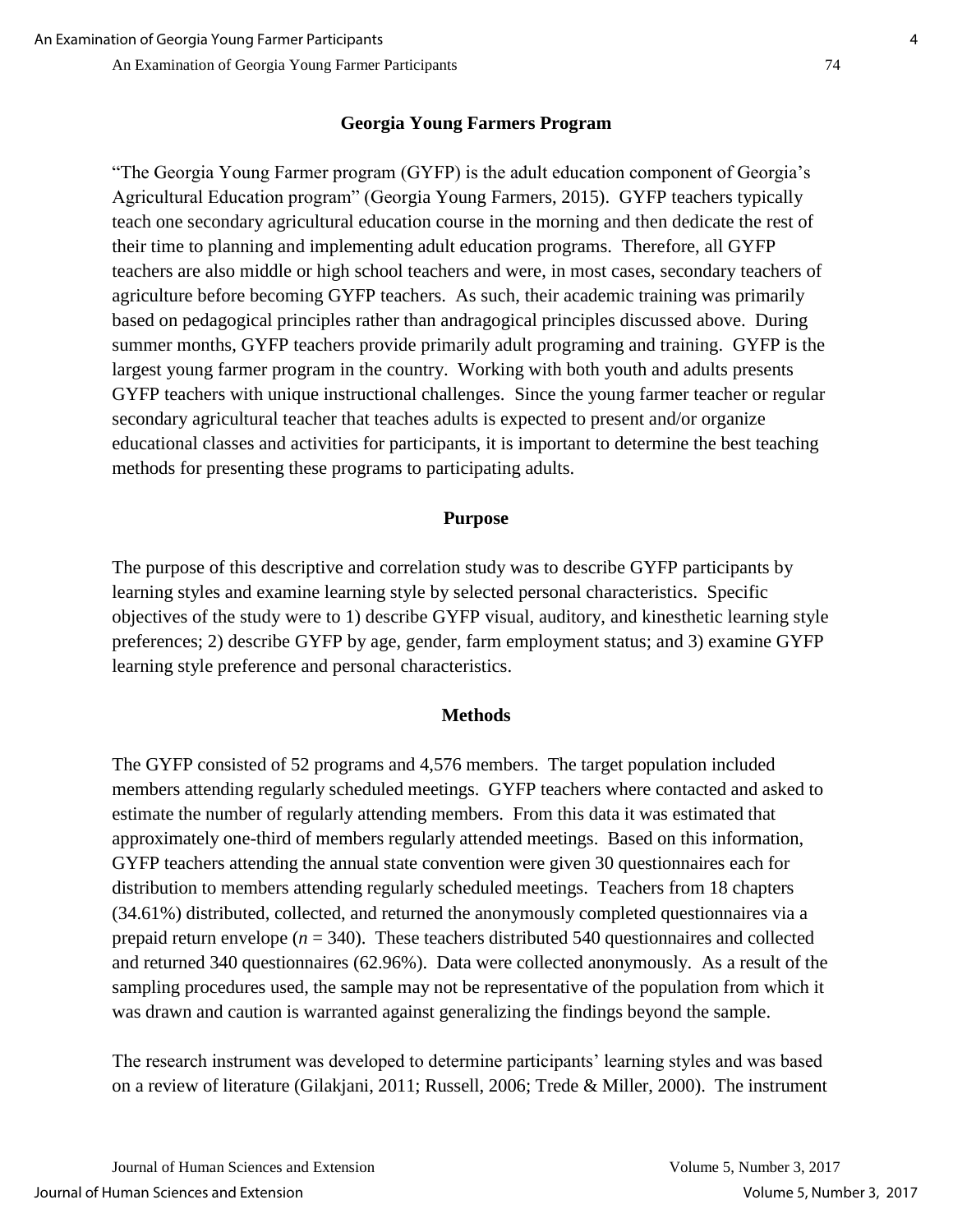consisted of two sections. The first section was designed to determine participants' learning style preference and had 30 questions: ten questions related to Kinesthetic learning style preference, ten questions related to visual learning style preference, and ten questions related to auditory learning style preference. A four-point Likert-type summated scale was used to collect learning style preferences: 1 = *Very Ineffective*, 2 = *Ineffective*, 3 = *Effective*, 4 = *Very Effective*. Real limits for descriptive interpretation of the summated scale are: 1–1.49 = *Very Ineffective*, 1.5–2.49 = *Ineffective*, 2.5–3.49 = *Effective*, 3.5–4 = *Very Effective*. The second section was designed to describe participants by selected personal characteristics: age, gender, and farm employment status.

The survey instrument used examples related to farming and agriculture to make it contextually rich. To ensure internal validity, the instrument was reviewed by a panel of experts with expertise in adult education, statistical analysis, career and technical education, animal science, and agricultural communications. Reliability was estimated by calculating a Cronbach's alpha coefficient: visual learning style preference,  $r = .74$ ; auditory learning style preference,  $r = .73$ ; and kinesthetic learning style preference,  $r = .76$ . The alpha level for statistical significance was set *a priori* at .05.

#### **Findings by Objective**

Objective one of the study was to describe GYFP participants' visual, auditory, and kinesthetic learning style preferences. Table 1 shows the statements used to determine participants' learning preferences. Statements that received the highest level of effectiveness were all in the kinesthetic domain: spend a day on–the-job training with an experienced farmer ( $M = 3.48$ ,  $SD =$ .71), complete a hands-on task while an instructor gives help or information (*M* = 3.41, *SD* = .68), and attend a workshop where participants complete hands-on tasks  $(M = 3.32, SD = .67)$ . Two of the three statements that received the lowest level of effectiveness were in the auditory domain: listen to an audio tape on a specific topic ( $M = 2.26$ ,  $SD = .71$ ) and attend a series of indepth meetings on a specific topic presented by lecture only  $(M = 2.48, SD = .74)$ . Study participants indicated an overall preference for kinesthetic learning styles ( $M = 3.11$ ,  $SD = .40$ ) over auditory learning styles ( $M = 2.82$ ,  $SD = .37$ ) and visual learning styles ( $M = 2.68$ ,  $SD =$ .39). A within-subjects repeated measures analysis of variance (ANOVA) was used to analyze participants' learning style preference,  $F(1, 339) = 202.74$ ,  $p < .05$ . These results suggest that visual, auditory, and kinesthetic preferred learning styles are significantly different from each other for GYFP participants. It should be noted, however, that all three learning styles were deemed effective by participants using the effectiveness scale.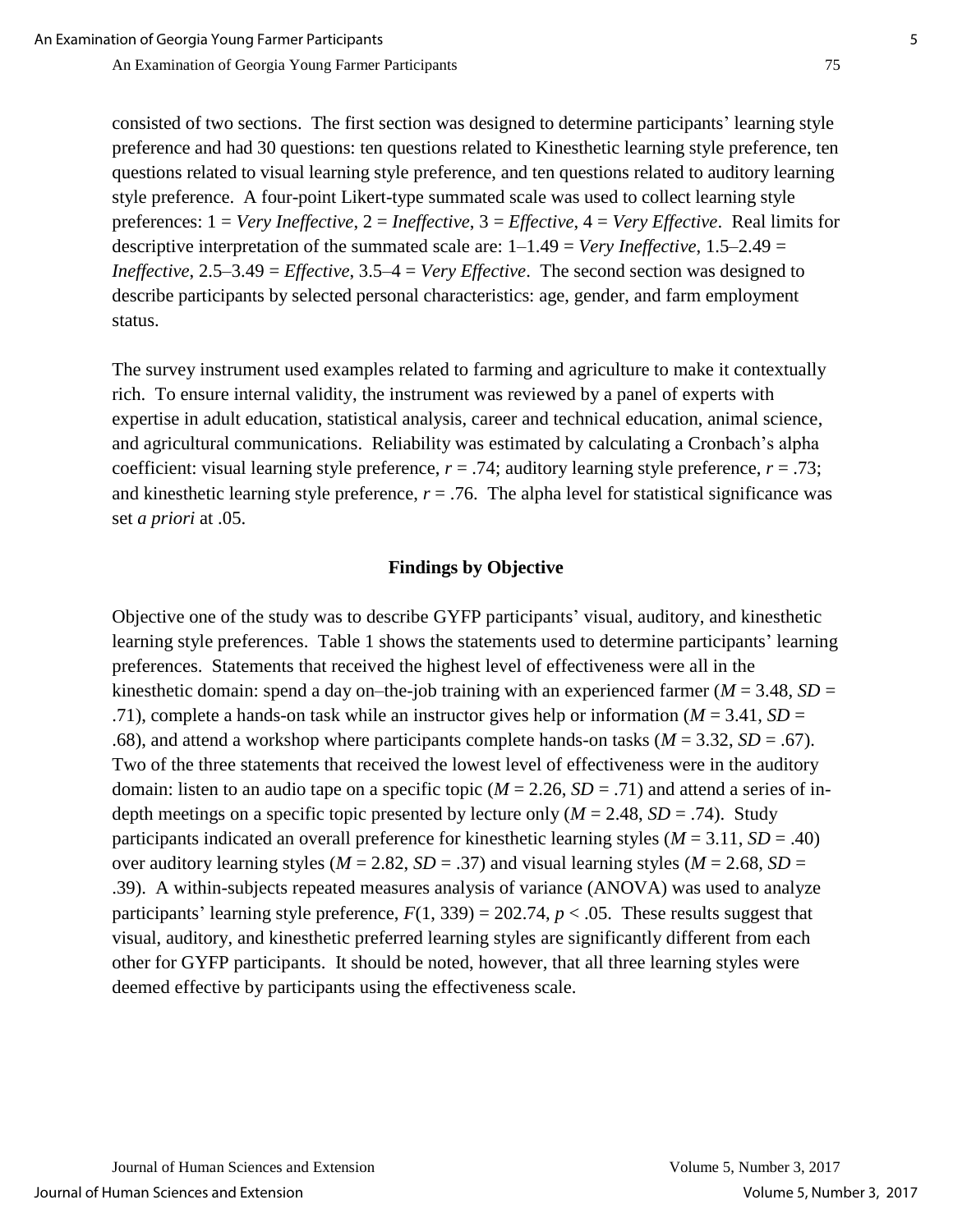| able 1. Scorgu Tourig I writer I write punto Learning                                                                         | <b>Learning</b>           |                  |           |
|-------------------------------------------------------------------------------------------------------------------------------|---------------------------|------------------|-----------|
| <b>Statement</b>                                                                                                              | Preference                | $\boldsymbol{M}$ | <b>SD</b> |
| Spend a day "on-the-job" training with an experienced farmer                                                                  | $\bf K$                   | 3.48             | .71       |
| Complete a hands-on task while an instructor gives help or information                                                        | K                         | 3.41             | .68       |
| Attend a workshop where participants complete hands-on tasks                                                                  | $\mathbf K$               | 3.32             | .67       |
| Attend field days, tours of farms where hands-on tasks are completed                                                          |                           |                  |           |
| by attendees                                                                                                                  | $\bf K$                   | 3.27             | .64       |
| Exchanging ideas in a meeting sponsored by a local farmer                                                                     |                           |                  |           |
|                                                                                                                               |                           | 3.26             | .64       |
| organization                                                                                                                  | A                         |                  | .67       |
| Question other farmers about their success                                                                                    | A                         | 3.17             |           |
| Have an agent or teacher one-on-one make a home visit to train me in a                                                        |                           |                  |           |
| task                                                                                                                          | K                         | 3.15             | .77       |
| Repair something on my own                                                                                                    | K                         | 3.07             | .78       |
| Have a consultant instruct me while I perform a task                                                                          | $\bf K$                   | 3.05             | .66       |
| Attend a farming organization workshop where time is given for                                                                |                           |                  |           |
| discussion                                                                                                                    | A                         | 2.98             | .63       |
| Attend a round table discussion where I listen to farmers' discussion                                                         | A                         | 2.97             | .70       |
| Watch a demonstration in a classroom                                                                                          | $\mathbf V$               | 2.93             | .65       |
| Participate in a seminar sponsored by an agribusiness where ideas are                                                         |                           |                  |           |
| exchanged                                                                                                                     | A                         | 2.93             | .61       |
| Attend a series of meetings with information on a screen with Power                                                           |                           |                  |           |
| Point presentation                                                                                                            | V                         | 2.94             | .65       |
| Work on my tractor after reading instructions in the owner's manual                                                           | V                         | 2.89             | .79       |
| Assembling new equipment on my own                                                                                            | $\bf K$                   | 2.87             | .82       |
| Attend a speech on a specific topic presented by an expert                                                                    | A                         | 2.86             | .67       |
| Attempt a new skill on my farm without outside instruction                                                                    | K                         | 2.84             | .83       |
| Watch an educational video tape                                                                                               | $\boldsymbol{\mathrm{V}}$ | 2.80             | .66       |
| Take a trade course which emphasizes doing projects                                                                           | K                         | 2.74             | .75       |
| Attend a meeting by a farm organization where charts and graphs are                                                           |                           |                  |           |
| used                                                                                                                          | V                         | 2.72             | .68       |
| Listen to a panel talking on a specific agricultural topic                                                                    | A                         | 2.71             | .67       |
| Participate in a community college credit class where discussion is                                                           |                           |                  |           |
| encouraged                                                                                                                    | $\mathbf{A}$              | 2.59             | .72       |
| While shopping for a new tractor, viewing photographs of several                                                              |                           |                  |           |
| possible models                                                                                                               | V                         | 2.58             | .82       |
| Read a pamphlet to obtain instructions on how to calibrate a sprayer                                                          | V                         | 2.56             | .75       |
| Determine which new cattle breed to buy by reading information about                                                          |                           |                  |           |
| them online                                                                                                                   | V                         | 2.54             | .74       |
| Read and study trade publications and technical journals                                                                      | V                         | 2.49             | .68       |
| Attend a series of in-depth meetings on a specific topic presented by                                                         |                           |                  |           |
| lecture only                                                                                                                  | A                         | 2.48             | .74       |
| Read and study a text book for information                                                                                    | $\mathbf{V}$              | 2.41             | .75       |
| Listen to an audio tape on a specific topic                                                                                   | A                         | 2.26             | .71       |
| <i>Note:</i> K = Kinesthetic ( $M = 3.11$ , $SD = .40$ ); A = Auditory ( $M = 2.82$ , $SD = .37$ ); V = Visual ( $M = 2.68$ , |                           |                  |           |
| $SD = .39$ ; Mean Score, 1 (1-1.49) = Very Ineffective, 2 (1.5-2.49) = Ineffective, 3 (2.5-3.49) =                            |                           |                  |           |
| <i>Effective</i> , $4(3.5-4) = Very$ <i>Effective.</i>                                                                        |                           |                  |           |

*Table 1. Georgia Young Farmer Participants' Learning Preferences* **(***n =* **340)**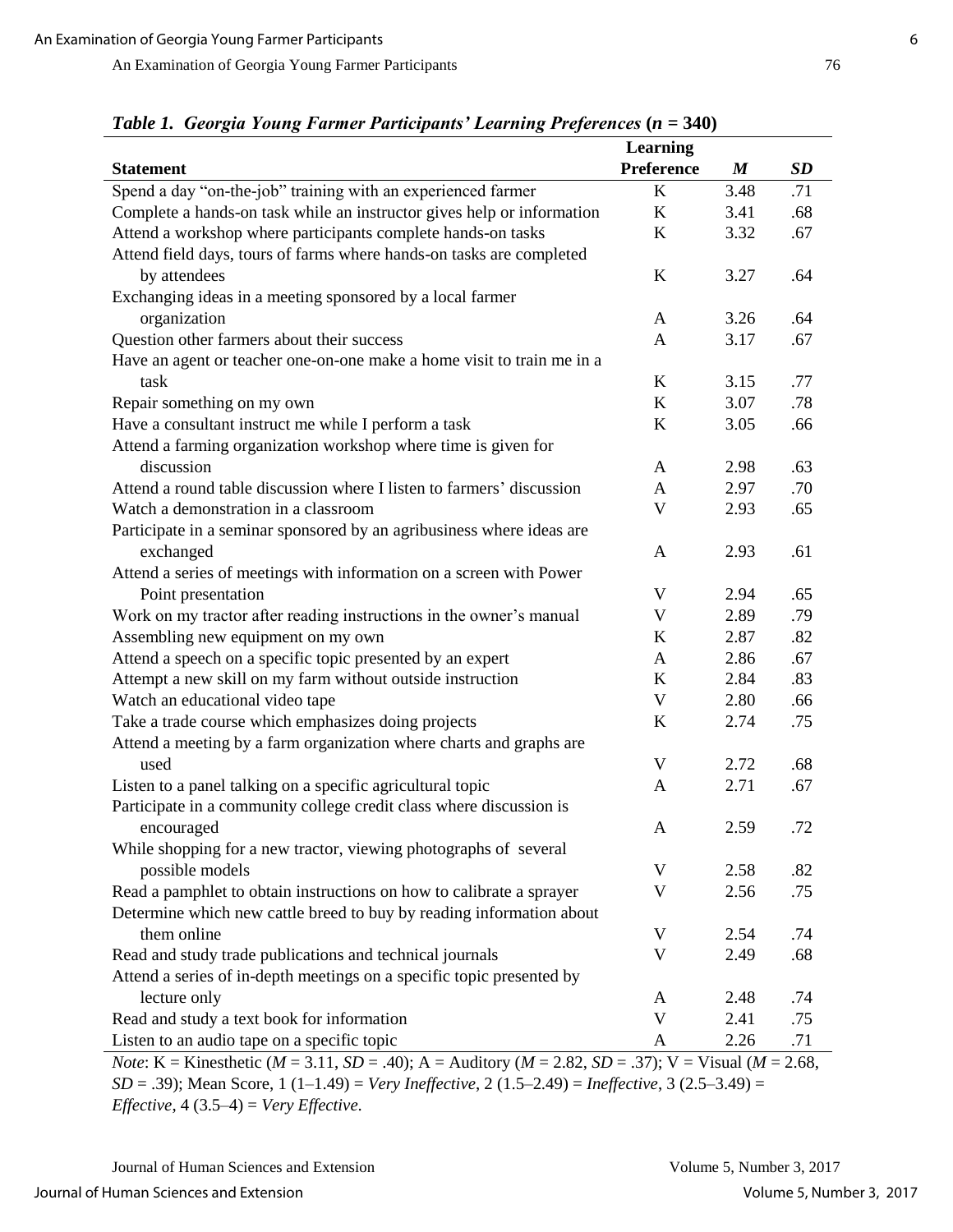Objective two of the study was to describe GYFP by gender, age, and farm employment status and. Participants in this analysis consisted of 285 (84%) males, 47 (14%) females, 8 (2%) who provided no response. Data showed that 49 (14%) participants were 20–27 years old; 46 (14 %) participants were 28–35 years old; 43(13%) participants were 36–42 years old; 41 (12%) participants were 43–49 years old; 154 participants were 50 (45%) years old and older; and 7 (2%) participants did not respond to the question. In this analysis, there were 141 (42%) fulltime farmers, 121 (36%) part-time farmers, 28 (8%) agricultural professionals, 40 (12%) nonfarmers or agriculture professionals, and 10 (2%) participants who did not respond to this question.

Objective three was to examine GYFP learning style preference and personal characteristics. A multivariate analysis of variance (MANOVA, Wilks' Lambda) test was used to examine the relationship between preferred learning style and gender. As shown in Table 2 there was no statistical difference in preferred learning style by gender, Wilks' Lambda = .91, *F*(3,327) =  $1.04, p > .05.$ 

|                                 |      | Male | <b>Female</b> |      |      |
|---------------------------------|------|------|---------------|------|------|
| <b>Preferred Learning Style</b> | M    | SD   | M             | SD   |      |
| Kinesthetic                     | 3.12 | .40  | 3.06          | .41  | . 04 |
| Auditory                        | 2.81 | .37  | 2.85          | .32  |      |
| Visual                          | 2.68 | .39  | 2.68          | .4 J |      |

*Table 2. Georgia Young Farmer Participants' Learning Preferences by Gender (n = 332)*

*Note*: Mean Score, 1 = *Very Ineffective*, 2 = *Ineffective*, 3 = *Effective*, 4 = *Very Effective.*

A multivariate analysis of variance (MANOVA, Wilks' Lambda) test was used to examine the relationship between preferred learning style and age. As shown in Table 3, there was no statistical difference in preferred learning style by age, Wilks' Lambda = .96, *F*(12,862) = 1.19, *p*  $> .05.$ 

|                                 | Age<br>$20 - 27$ |           | Age<br>28-35 |     | Age<br>$36-42$ |           | Age<br>43-49 |           | Age<br>50 and over |     |  |
|---------------------------------|------------------|-----------|--------------|-----|----------------|-----------|--------------|-----------|--------------------|-----|--|
| <b>Preferred Learning Style</b> | M                | <b>SD</b> | M            | SD  | M              | <b>SD</b> | M            | <b>SD</b> | M                  | SD  |  |
| Kinesthetic                     | 3.06             | .43       | 3.12         | .38 | 3.20           | .45       | 3.09         | .45       | 3.08               | .37 |  |
| Auditory                        | 2.77             | .40       | 2.85         | .26 | 2.84           | .41       | 2.72         | .36       | 2.83               | .38 |  |
| Visual                          | 2.61             |           | 2.79         | .36 | 2.79           | .40       | 2.58         | .33       | 2.69               | .40 |  |

*Table 3. Georgia Young Farmer Participants' Learning Preferences by Age (n = 333)*

*Note*: Mean Score, 1 = *Very Ineffective*, 2 = *Ineffective*, 3 = *Effective*, 4 = *Very Effective.*

A multivariate analysis of variance (MANOVA, Wilks' Lambda) test was used to examine the relationship between preferred learning style and farm employment status. As shown in Table 4, there was no statistical difference in preferred learning style by farm employment status, Wilks' Lambda = .97,  $F(12,857) = 0.67, p > .05$ .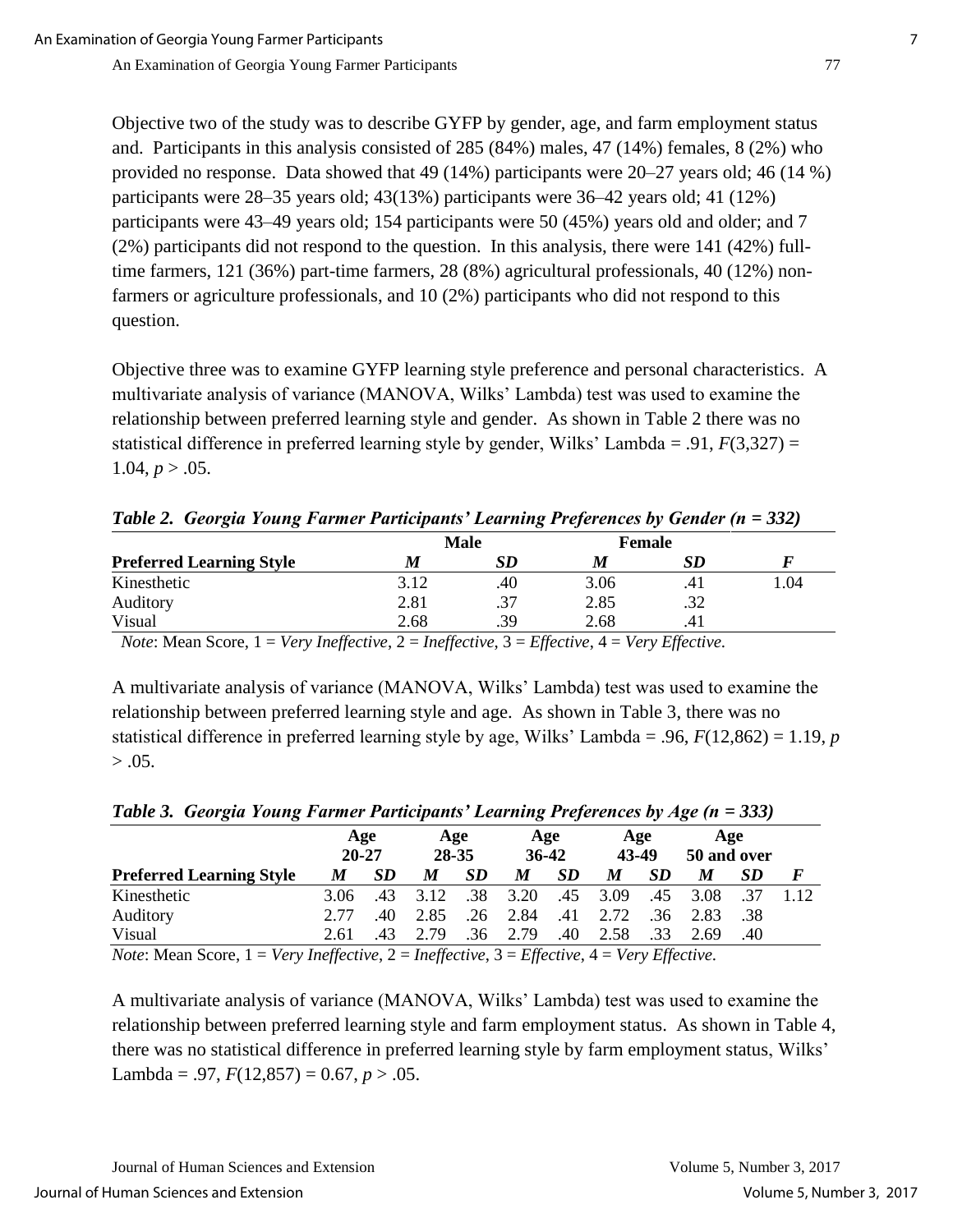|                                                                                                                       |                  |           |                  |           |                   | <b>Agriculture</b> | <b>Non-Farmer</b> |     |     |  |
|-----------------------------------------------------------------------------------------------------------------------|------------------|-----------|------------------|-----------|-------------------|--------------------|-------------------|-----|-----|--|
|                                                                                                                       | <b>Full-time</b> |           | <b>Part-time</b> |           | <b>Profession</b> |                    | or Ag Prof.       |     |     |  |
| <b>Preferred Learning Style</b>                                                                                       | M                | <b>SD</b> | M                | <b>SD</b> | M                 | SD                 | M                 | SD  |     |  |
| Kinesthetic                                                                                                           | 3.14             | .38       | 3.11             | .41       | 3.12              | .43                | 3.05              | .47 | .67 |  |
| Auditory                                                                                                              | 2.81             | .37       | 2.80             | .39       | 2.86              | .42                | 2.86              | .28 |     |  |
| Visual                                                                                                                | 2.69             | .41       | 2.67             | .38       | 2.75              | .42                | 2.66              | .32 |     |  |
| $Nots$ Mean Score $1 - V_{\alpha}$ Instructive $2 - Inoffective$ , $3 - \text{Fffective}$ $A - V_{\alpha}$ Fiffective |                  |           |                  |           |                   |                    |                   |     |     |  |

*Table 4. Georgia Young Farmer Participants' Learning Preferences by Farm Employment Status (n = 330)*

*Note*: Mean Score, 1 = *Very Ineffective*, 2 = *Ineffective*, 3 = *Effective*, 4 = *Very Effective.*

#### **Conclusions, Implications, and Discussion**

The purpose of this study was to describe GYFP participants' learning style preferences. The results of this study showed that GYFP participants had preferences for a particular learning style, but their preferences were similar regardless of personal characteristics. GYFP participants had a preference for kinesthetic learning over auditory learning and visual learning. This finding is consistent with other research that has shown a preference for kinesthetic learning (Franz et al., 2010; Rollins & Yoder, 1993; Strong et al., 2010). An implication exists that if GYFP teachers take into account learners' learning style preferences in the design and conduct of programs, students, as noted by Silver et al. (1997), will better be able to learn what is being taught and will be more efficient in doing so. The results presented in this study suggest that to achieve this effectiveness and efficiency, GYFP teachers should use instructional strategies that emulate behavioral actions to be undertaken as a result of the learning experience. This includes supervised "on-the-job" training and completing "hands-on" tasks that coincide with the instructions. It is recommended that GYFP teachers assess participants' learning preferences periodically to ensure teachers are aware of participants' learning preferences. This can be done using the questionnaire designed for this study or a modified version of the questionnaire (e.g., select five items from the kinesthetic list, five items from the auditory list, and five items from the visual list). There are also numerous online instruments that can be used to ascertain learning style preferences. It is further recommended that GYFP teachers use information gathered on participants' learning preferences to develop and deliver content. GYFP teachers may also benefit from additional training on learning style preferences and how to take such preferences into account when developing and delivering instruction.

Teachers and instructors, other than GYFP teachers, may also be able to use the instrument developed for this research to identify learning style preferences of their students. Regardless of whether findings of learning style preferences for other learners is similar or not, results may better help teachers understand their students' learning preferences and may give teachers another tool for improving instruction.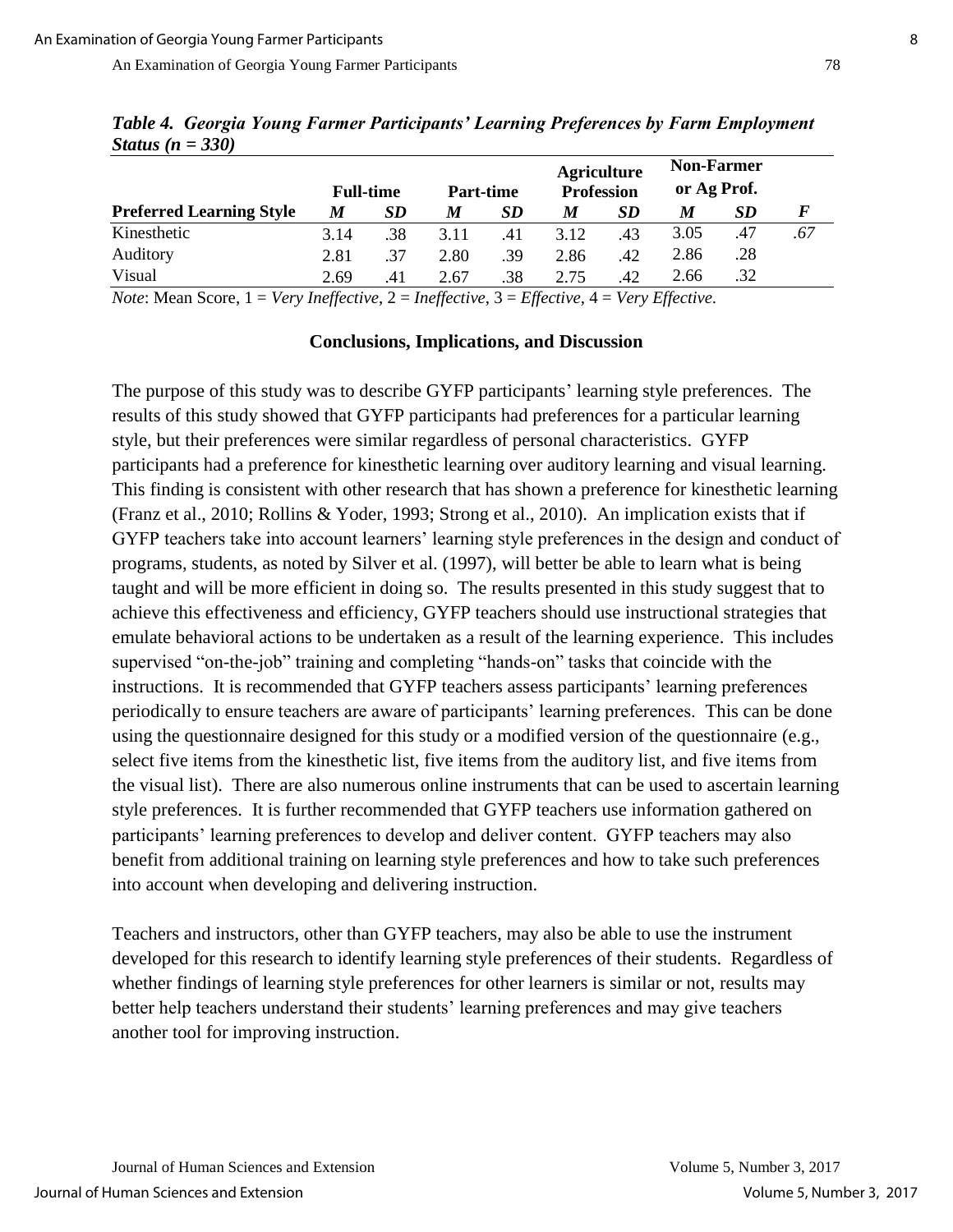While GYFP participants had a preference for kinesthetic learning, the results showed participants indicated that auditory learning and visual learning were also effective methods for teaching. This finding is consistent with Richardson and Mustian (1994) who wrote that Extension professionals should use a variety of instructional delivery strategies. This finding is also consistent with Trede and Whitaker (2000) who wrote that agricultural educators should use a variety of instructional delivery strategies. Understanding learners' preferences, as Davis (2006) noted, can help instructors move beyond their comfort level and connect better with learners.

GYFP participants' learning style preferences did not differ by age, gender, or farm employment status. An implication exists that learning style preferences are stable regardless of personal characteristics. It is recommended that GYFP teachers continue to assess learning style preferences by personal characteristics to ensure teachers are able to modify instructional strategies if differences are found.

Recommendations for additional research include

- 1) Improved sampling procedures to improve the generalizability of findings and recommendations;
- 2) Collecting data from both youth (i.e., secondary students in agricultural education) and GYFP participants and comparing results to determine if, as Boone et al. (2002) concluded, youth and adults require different instructional strategies;
- 3) Collecting data from additional adult populations, including non-farmers, to determine if learning style preferences differ across occupations and other personal characteristics;
- 4) Collecting data from additional adult populations using the instrument developed for this research to describe the consistency and stability of the instrument; and
- 5) Researching the effects on learning when instructional strategies are aligned or mismatched with learners preferences using control and treatment groups.

As the GYFP seeks to better meet the needs of its students, research such as that presented herein may help, teachers should take into account adult learners' learning styles when developing instructional materials and teaching (Knowles et al., 2005). This research may inform the science of how adults learn (Knowles, 1980).

## **References**

Birkenholz, R. J., & Maricle, G. L. (1991). Adult education in agriculture: A national survey. *Journal of Agricultural Education, 32*(4), 19–24. doi:10.5032/jae.1991.04019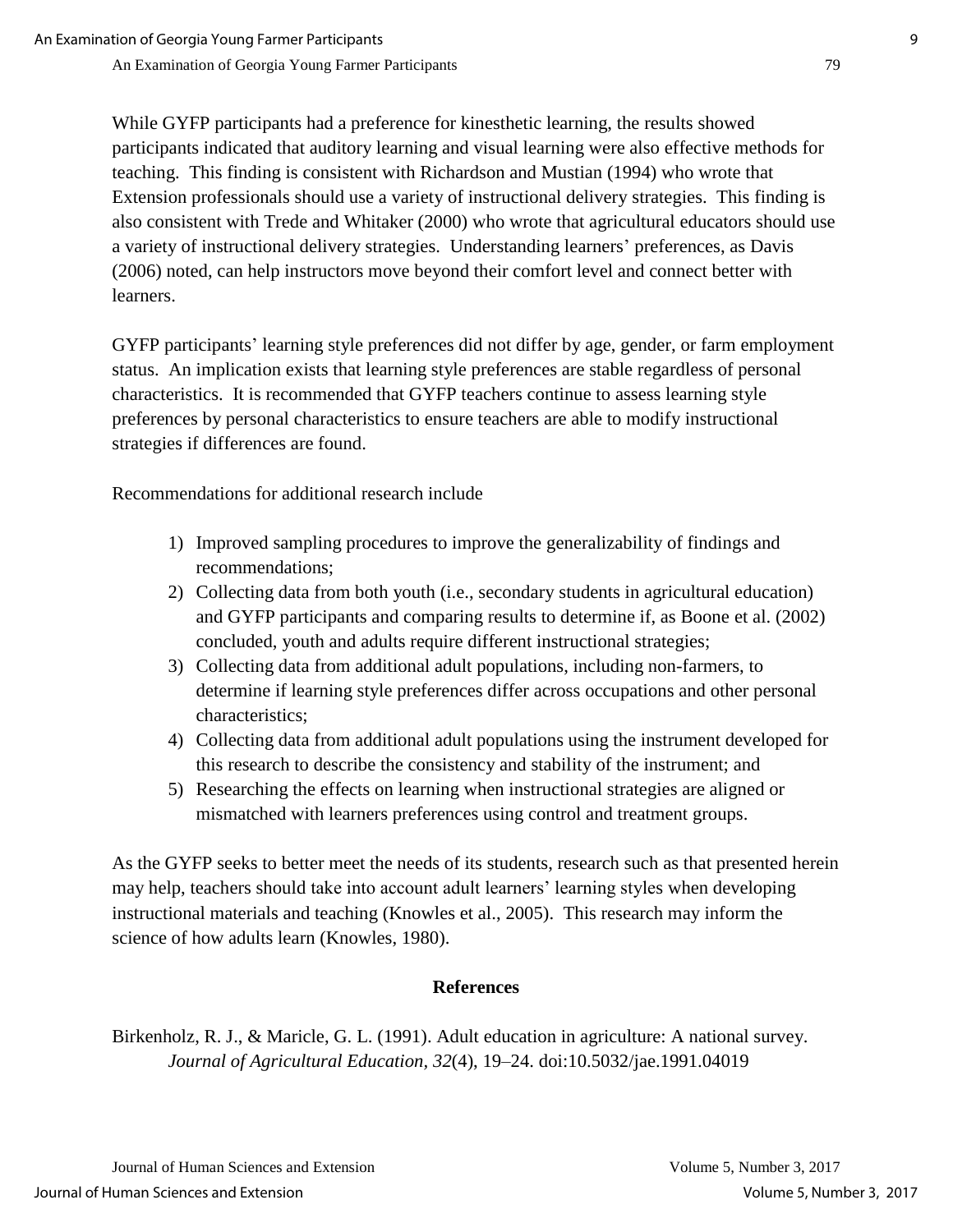- Boatright, D. (1993). *History of young farmer education in Georgia* (Ed.S. applied project). The University of Georgia, Athens, GA.
- Boone, H. N., Gartin, S. A., Wright, C.B., Lawrence, L. D., & Odell, K. S. (2002). Adult education philosophies practiced by agricultural education teachers in Pennsylvania, Virginia, and West Virginia. *Journal of Agricultural Education*, *43*(3), 37-48. doi:10.5032/jae.2002.03037
- Carpentier, D. R., & Iverson, M. J. (1996). Characteristics of members in the National Young Farmer Education Association. *Journal of Agricultural Education*, *37*(1), 41–47. doi:10.5032/jae.1996.01041
- Claxton, C. S., & Murrell, P. H. (1987). *Learning styles: Implications for improving educational practices* (ASHE-ERIC Higher Education Report No. 4). Washington, DC: Association for the Study of Higher Education. (ERIC Document Reproduction Service No. ED 293478). Retrieved from https://eric.ed.gov/?id=ED293478
- Davis, G. (2006). Avoiding the "rut" in program development and delivery: Improving our understanding of learning style preferences. *Journal of Extension, 44*(4), Article 4RIB1. Retrieved from http://www.joe.org/joe/2006august/rb1.php
- Dunn, R., & Dunn, K. (1978). *Teaching students through their individual learning styles: A practical approach.* Reston, VA: Reston Publishing.
- Franz, N. K., Piercy F., Donaldson J., Westbrook, J., & Richard, R. (2010). Farmer, agent, and specialist perspectives on preferences for learning among today's farmers. *Journal of Extension, 48*(3), Article 3RIB1. Retrieved from http://www.joe.org/joe/2010june/pdf /JOE\_v48\_3rb1.pdf
- Georgia Young Farmers. (2015). *Georgia Young Farmers*. Retrieved from http://www.georgia youngfarmers.org/youngfarmers/
- Gilakjani, A. P. (2012). Visual, auditory, kinesthetic learning styles and their impacts on English language teaching. *Journal of Studies in Education, 2*(1), 104–113. doi:10.5296/jse.v2i1.1007
- Knowles, M. S. (1980). *The modern practice of adult education: From pedagogy to andragogy* (2<sup>nd</sup> ed.). New York, NY: Cambridge.
- Knowles, M. S., Holton, E. F., III, & Swanson, R. A. (2005). *The adult learner: The definitive classic in adult education and human resource development* (6<sup>th</sup> ed.). San Diego, CA: Elsevier.
- Martin, R. A. (1987). Analysis of needs: Educational programs for young and adult farmers. *Journal of the American Association of Teacher Educators in Agriculture, 28*(1), 56–64.
- Richardson, J. G., & Mustian, D. (1994). Delivery methods preferred by targeted Extension clientele for receiving specific information. *Journal of Applied Communications, 78*(1), 23–33.
- Rollins, T. J., & Yoder, E. P. (1993). Agents' learning styles. *Journal of Extension, 31*(2), Article 2RIB1. Retrieved from http://www.joe.org/joe/1993summer/rb1.html